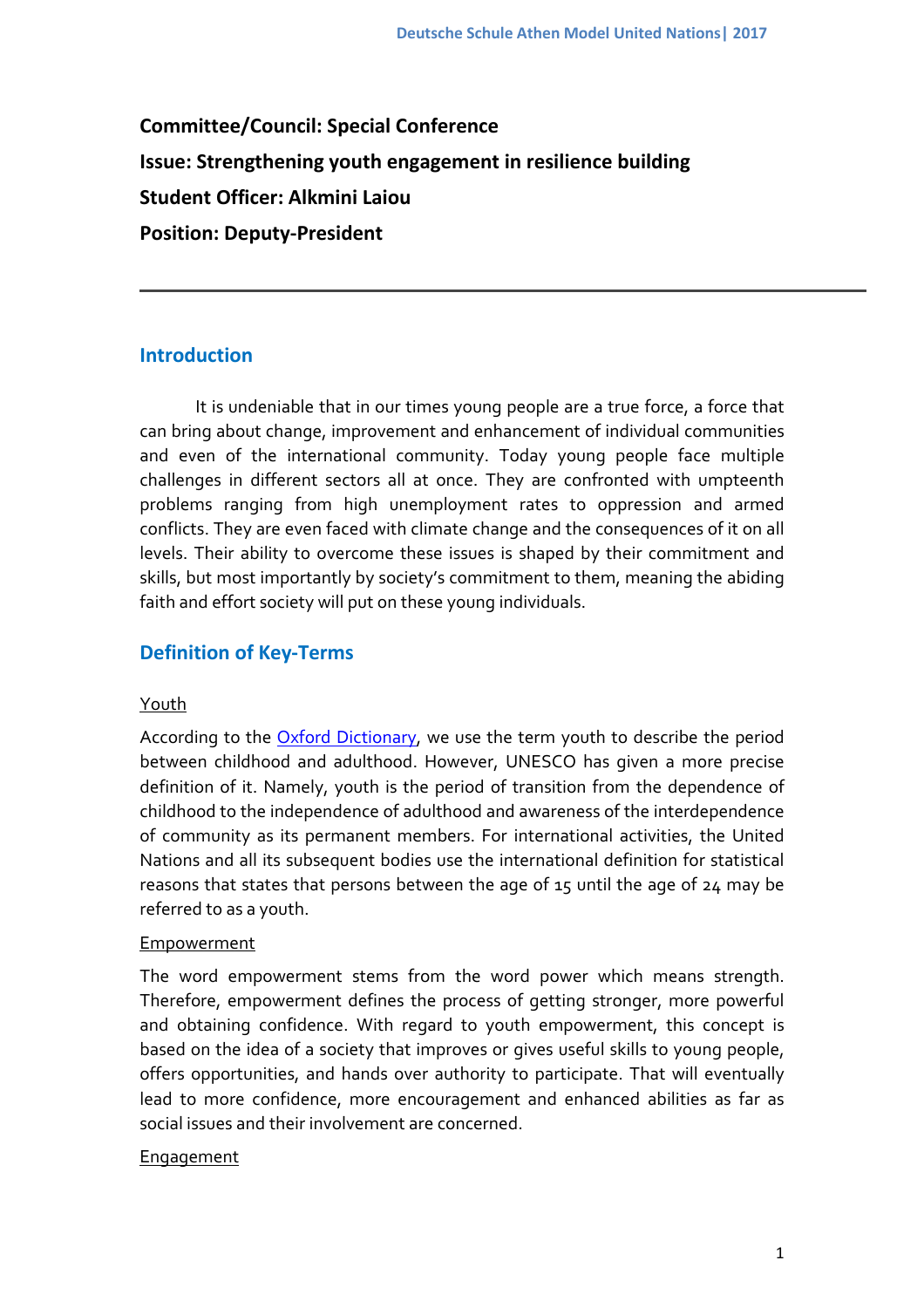The term 'engagement' refers to a person's involvement in an issue or a situation.

#### Resilience

According to the United Nations Developing Programme, 'Resilience' refers to the capacity of men, women, communities, institutions, and countries to anticipate, prevent, recover from, and transform in the aftermath of shocks, stresses, and change. Recovery from conflict-induced crises, stronger ability to prepare for and deal with the consequences of natural disasters, and capacity to adapt to change are major issues when it comes to resilience building.

## Post- conflict

We use the term 'post-conflict' to refer to a situation following or occurring after a military conflict

## Marginalized youth

Marginalization describes the process of the alienation of a person from a group, which is an extremely frequent social phenomenon whereby people or a group are treated as insignificant and peripheral. Marginalized youth refers to young people between the ages 15 to 19 that are alienated mostly due to socioeconomic reasons.

## **Peacebuilding**

This term was first used in the 1970's and emerged in order to express the need for structures that would promote sustainable peace by tackling causes of conflict and reinforcing peace management. Now, it

covers a wide range of definitions from "the disarming of warring factions to the rebuilding of political, economic, judicial and civil society institutions" according to the United Nations Peacebuilding Support Office.



## **Background Information**

## Resilience building and its sectors

Resilience building is practically sustainable human development in a society. It is a challenging task to overcome issues created in periods of crisis that actually involves peace-building. Engaging young people in this specific task is rational considering the fact that they comprise the future of the world.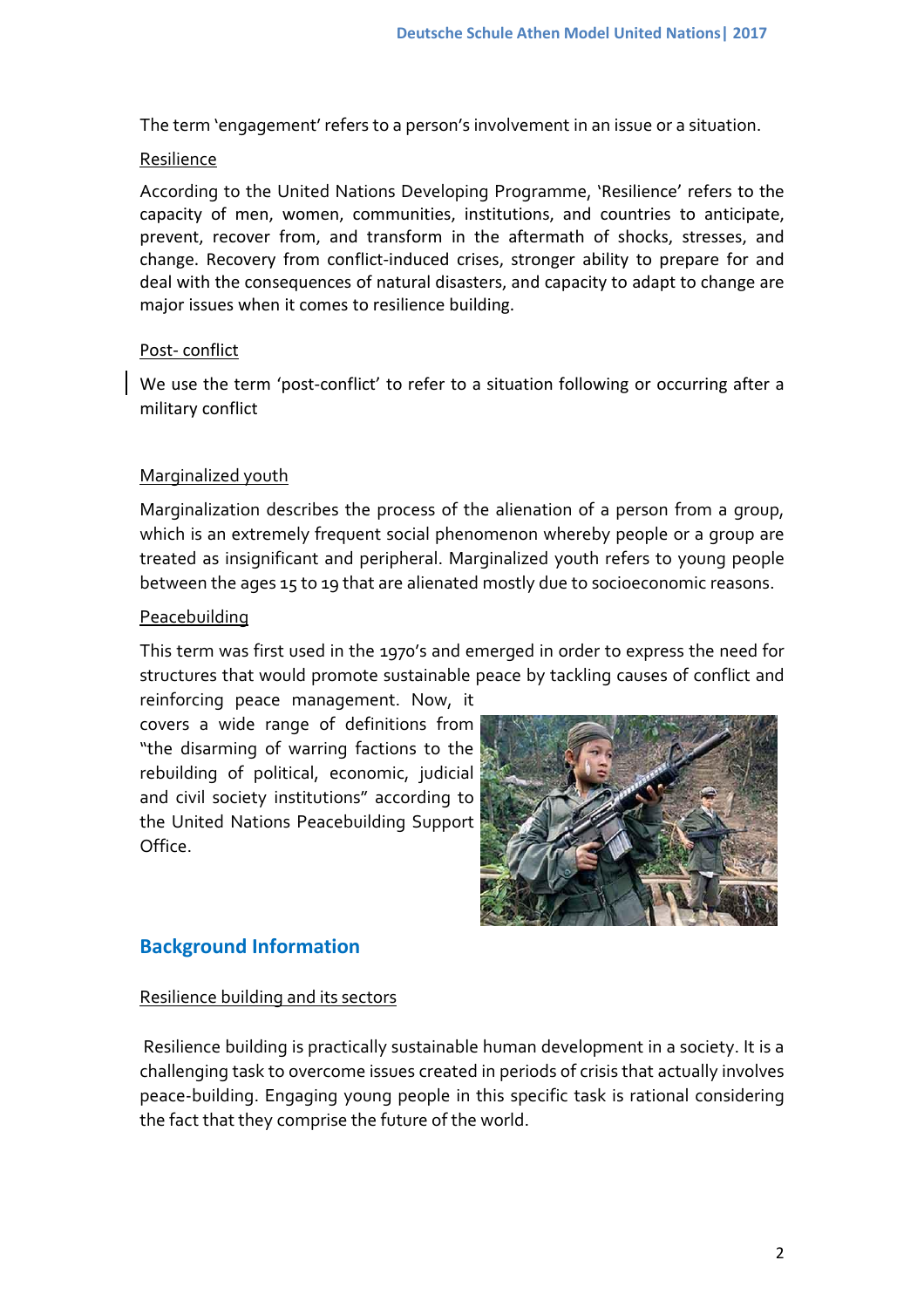There are two cases in which young people can engage in resilience building, namely in post-conflict and post-disaster (natural disaster). The main objectives of this engagement or involvement are the quick return of each specific regions to post-conflict conditions and their early recovery from the disaster that struck.

Despite the fact that the field of research is quite limited concerning young peoples' engagement in post conflict regions, there is evidence that young people can be extremely important when it comes to peacebuilding with a wide range of roles. Peacebuilding is directly linked to resilience building since the latter one is regarded as a means of achieving peace and long-term stability. It is essential to remember that a resilient and therefore, peaceful society is more likely to recover early from a crisis situation. People belonging to the age group that is called youth have the potential of being extremely helpful in cases like this. They can assume the role of the agents of change in their own communities by being negotiators, political activists, actors of justice and security, peacemakers, etc. Young people should be regarded as the key element of resilient communities and should also be supported during their engagement in resilience building, so as to promote stability in each specific region.

One may wonder why young people are so important when it comes to this matter. Well, this specific age group tends to be more risk-taking than others and is also considered to be extremely future- oriented. The youth of each country and generally of the world is an essential actor in resilience building and thus, should be more encouraged and empowered in taking part in the recovery of their community after violent conflict or natural disasters.

Despite their significance, young people face many challenges in periods of or even after a crisis tends to be more vulnerable in all cases whether they have been indirect or direct victims, bystanders or even perpetrators of violence. The reasons behind their vulnerability might vary. Setting physical and mental trauma aside, especially in cases where they were involved as combatants, young people are very likely to have missed educational years, thus being considered as illiterate in the labor market facing major unemployment and as a consequence financial problems, and in addition they may have lost resources or benefits they had beforehand. This may result in a troubled transition from childhood to adulthood, thus rendering empowerment of this group necessary. The problem young people face after violent conflict and disastrous situations should be tackled and they should correctly in a resilient society, so as for them to be considered as suitable and 'fit' to acquire the role of the agent of change and resilience in their own and the international community.

Resilience does not only apply to a conflict. A community should be resilient to an environmental crisis or natural disasters as well. Witnessing for example climate change and realizing that few people are concerned by the effects of it, young men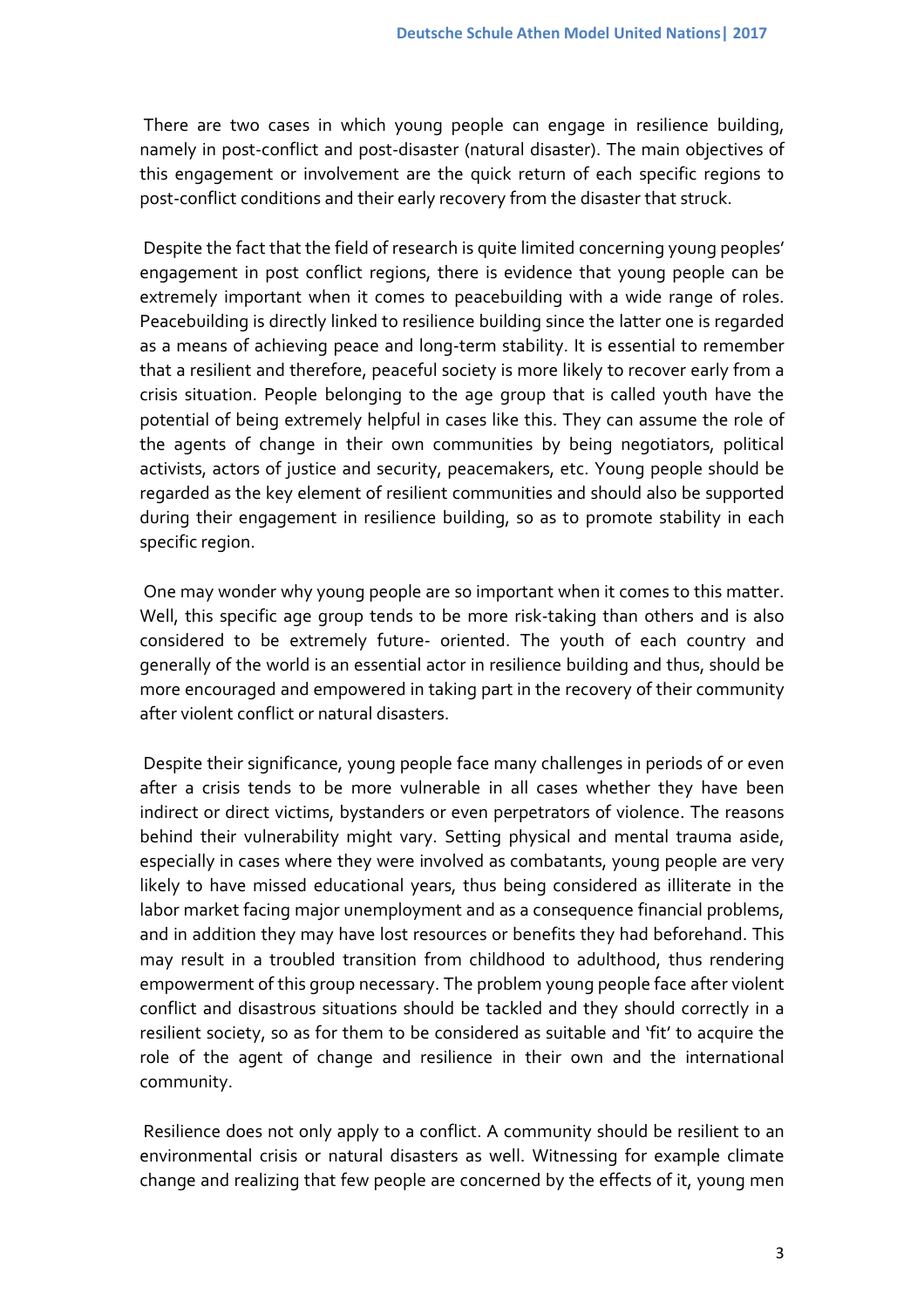and women have to play a vital role to address these concerns in order to encourage vulnerable communities to be more resilient and robust.

One should invest in resilience because it strengthens infrastructure and national and individual capabilities and renders them more sustainable. Moreover, it is of major assistance when it comes to hosting communities and their abilities to recover from the potential crisis, but most importantly investing in resilience building in fragile communities will probably reduce the costs of an international coordinated response in the long term.

## **RESILIENCE-BASED DEVELOPMENT PROGRAMMES WILL:**

- **ENHANCE NATIONAL CONFLICT PREVENTION CAPACITIES AND STRUCTURES**
- PROMOTE LOCAL GOVERNANCE MODELS THAT ENSURE THE INCLUSION OF DIVERSITY **WITHIN COMMUNITIES**
- STRENGTHEN LOCAL COMMUNITIES AND LIMIT INSTANCES OF VIOLENCE BASED ON **PERCEIVED INEOUALITIES**
- EQUIP YOUNG BOYS AND GIRLS WITH THE SKILLS TO LIVE IN A MULTICULTURAL AND **DIVERSE SOCIETY**

## **Major Countries and Organizations Involved**

#### United Nations Development Programme (UNDP)

The United Nations Development Programme has taken quite an interest in this matter. It has created various reports and projects regarding this topic. For example, the Livelihoods recovery for Peace Project that promotes social peace, cohesion, and empowerment of youth, for instance, by creating several groups and projects in which marginalized or affected young people may participate so as to be more easily integrated into society. Another Programme that was created by the UNDP is the UN Interagency Rehabilitation Programme that aims at appropriate rehabilitation of persons returning from military to civilian life by offering access to education and employment, etc.

#### UNICEF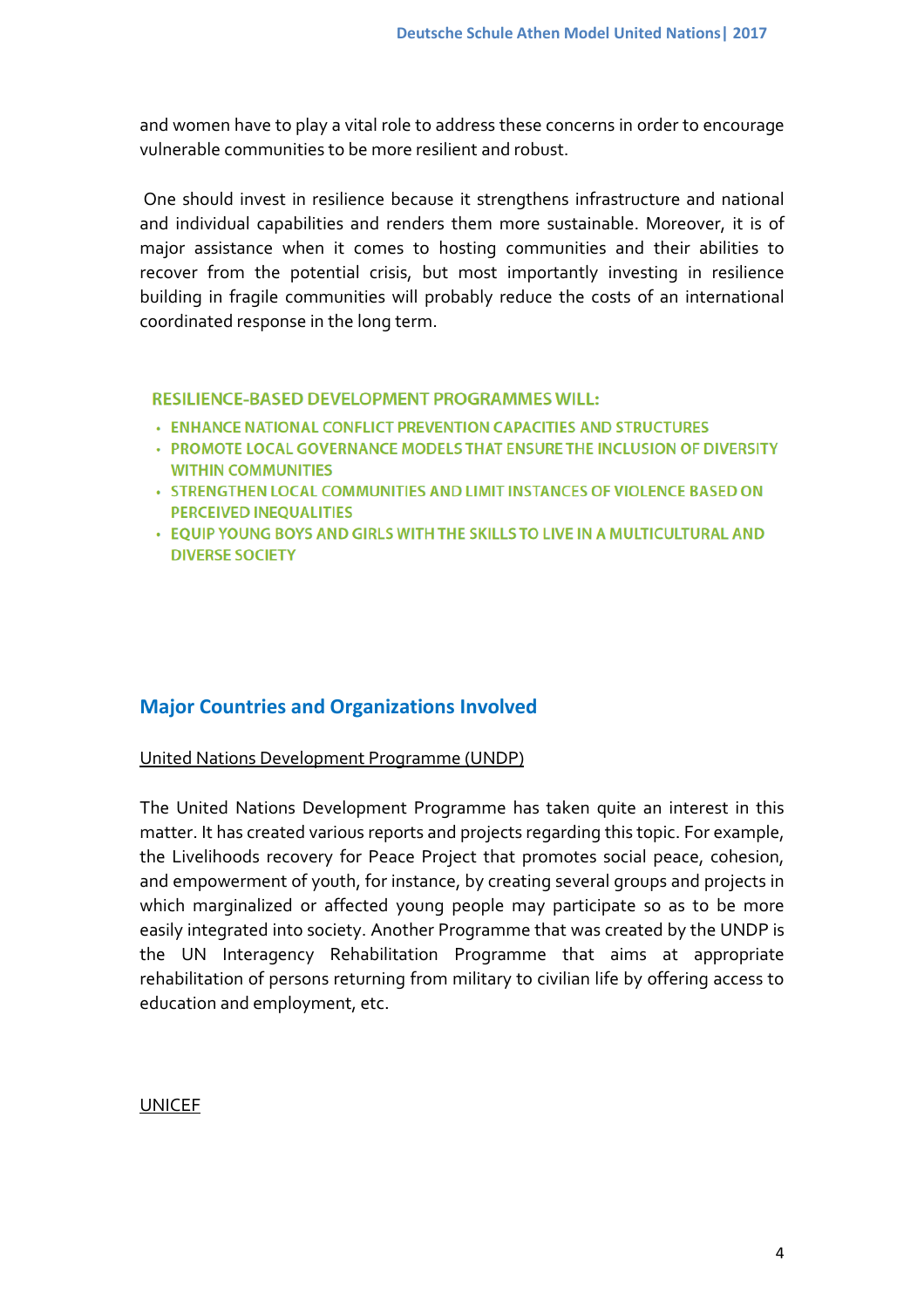The United Nations Children's Fund has attempted to resolve an aspect of the issue by creating the Project 'Return and Reintegration of Children Associated with Armed Forces and Armed Groups'.

## Nepal

The Nepali Government has released a National Youth Policy,whose aim it is to inform the youth about their rights and their approach to certain political and social issues, such as the way they should deal with conflict-affected and post-conflict communities to improve the situation at hand. Moreover, Nepal has been supported by the United Nations with the UNMIN (United Nations Mission in Nepal) and by many other organizations that still assists the state in recovering from the civil conflict that plagued the country. According to SFCG (Search for Common Ground), a non-governmental organization in this field, the youth has an active role in resilience building of the community in this country. Nepal has also been struggling with the consequences of the earthquakes that plagues the region in 2015. Below you will find a link which contains useful information about the cooperation between the Nepali government and the United Nations Development Programme.

[http://www.undp.org/content/dam/nepal/docs/generic/Earthqauke%20Recovery%20Respo](http://www.undp.org/content/dam/nepal/docs/generic/Earthqauke%20Recovery%20Response%20Final.pdf) [nse%20Final.pdf](http://www.undp.org/content/dam/nepal/docs/generic/Earthqauke%20Recovery%20Response%20Final.pdf)

#### Cambodia

Cambodia is a very good case for research regarding climate change, due to the natural disasters that have occurred in this land, and the impact on the livelihoods of people in rural areas. In 2011 a human development report was created by the UNDP on climate change in the area of Southeast Asia, specializing in Cambodia, and the need for recovery and disaster preparedness. The report adduces the country's situation as far as the rapid climate changes are concerned and the progress that has been made during the recent years.

#### **Previous Attempts to solve the Issue**

#### USAID Nepal

This programme aims to increase employment opportunities in order to encourageeconomic-stability.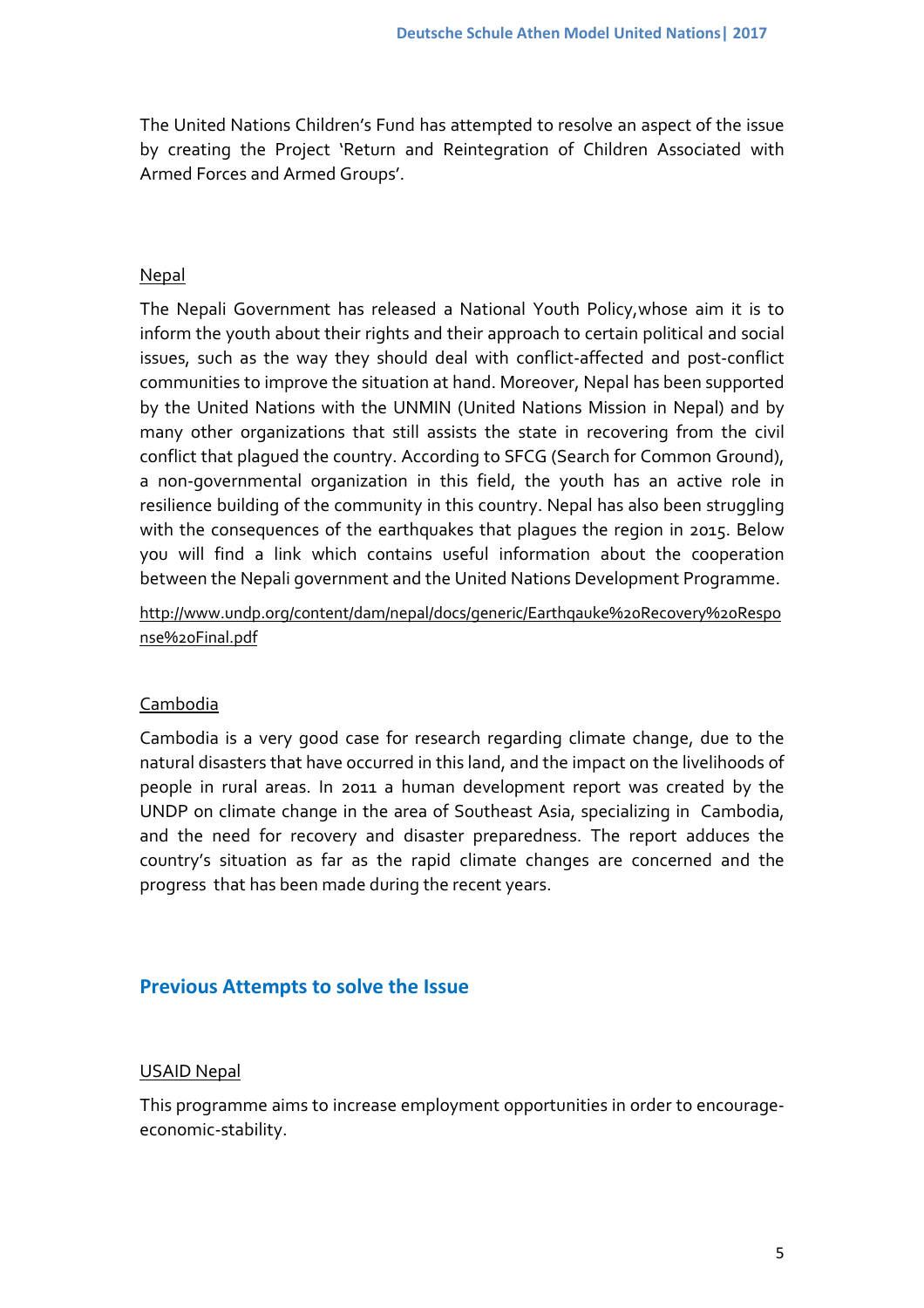## Mercy Corps

Mercy Corps is an international organization that encourages people to recover from conflict, build better lives and resilience.

## BRACED (Building Resilience and Adaptation to Climate Extremes and Disasters)

BRACED, as its name reveals, focuses on resilient building and on climate change in the region of South and Southeast Asia, in the African Sahel and its neighbouring countries. There are many projects that are being run by BRACED at the moment in association with other major organizations regarding this issue.

## Youth Initiative

The organization Youth Initiative has launched a project named Youth Advocacy for Accountability and Transparency that aims to raise awareness among young people and increase their participation in local decision making and their involvement in community issues.

## FAR Programme (Framework for Accessing Resilience)

This Programme is a two-year project that was created in 2014 by the international organization [Interpeace](#page-9-0) and was launched to better understand address the key areas of fragility within communities and to address resilience within a conflict or a conflict-prone country. This programme includes involvement in three countries, namely Liberia, Guatemala, and East Timor.

## International Dialogue on Peacebuilding and Statebuilding

The International Dialogue on Peacebuilding and Statebuilding is an international forum that introduces 'fragile' countries to more political dialogue. The members in the forum are composed of countries that are conflict affected or fragile and members of other Non-governmental organizations and Unions.

# **Timeline of Events**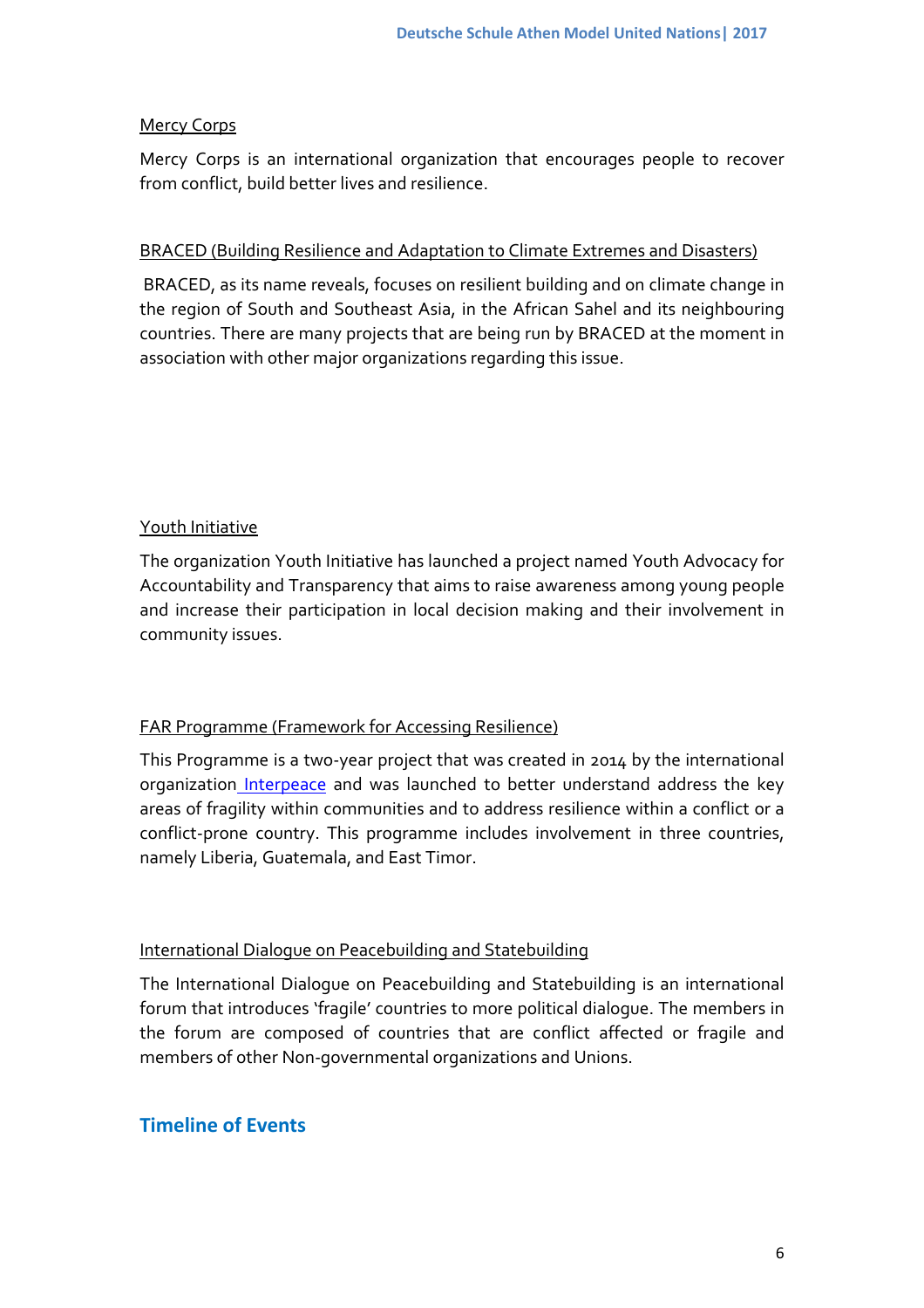| Date                                     | <b>Description of event</b>                                                                                     |
|------------------------------------------|-----------------------------------------------------------------------------------------------------------------|
| September 2006                           | UNICEF creates Project 'Return and Reintegration of Children<br>Associated with Armed Forces and Armed Groups'. |
| 2011                                     | Creation of Human Development Report on the climate change<br>and the rural livelihood of Cambodia.             |
| 2014                                     | <b>Interpeace</b> launched the FAR Program (Framework for Accessing<br>Resilience).                             |
| $25^{th} - 27^{th}$<br>October I<br>2016 | Resilience Building Week hosted in Jordan.                                                                      |

## **Relevant UN Treaties, Resolutions and Events**

## Resilience Building Week

From the 25-27 October 2016, the governments of Finland, Canada, and the United Nations Development Programme hosted a Resilience Building Week in Amman, Jordan sharing knowledge and information as far as resilient programming policies and strategies are concerned.



## United Nations Development ProgrammeYouth Strategy 2014-2017

This is a strategy that explains The United Nations' commitment to youth. The United Nations Development Programme has drafted a report that explains the basic principles of youth engagement and the concept and outcomes of the strategy.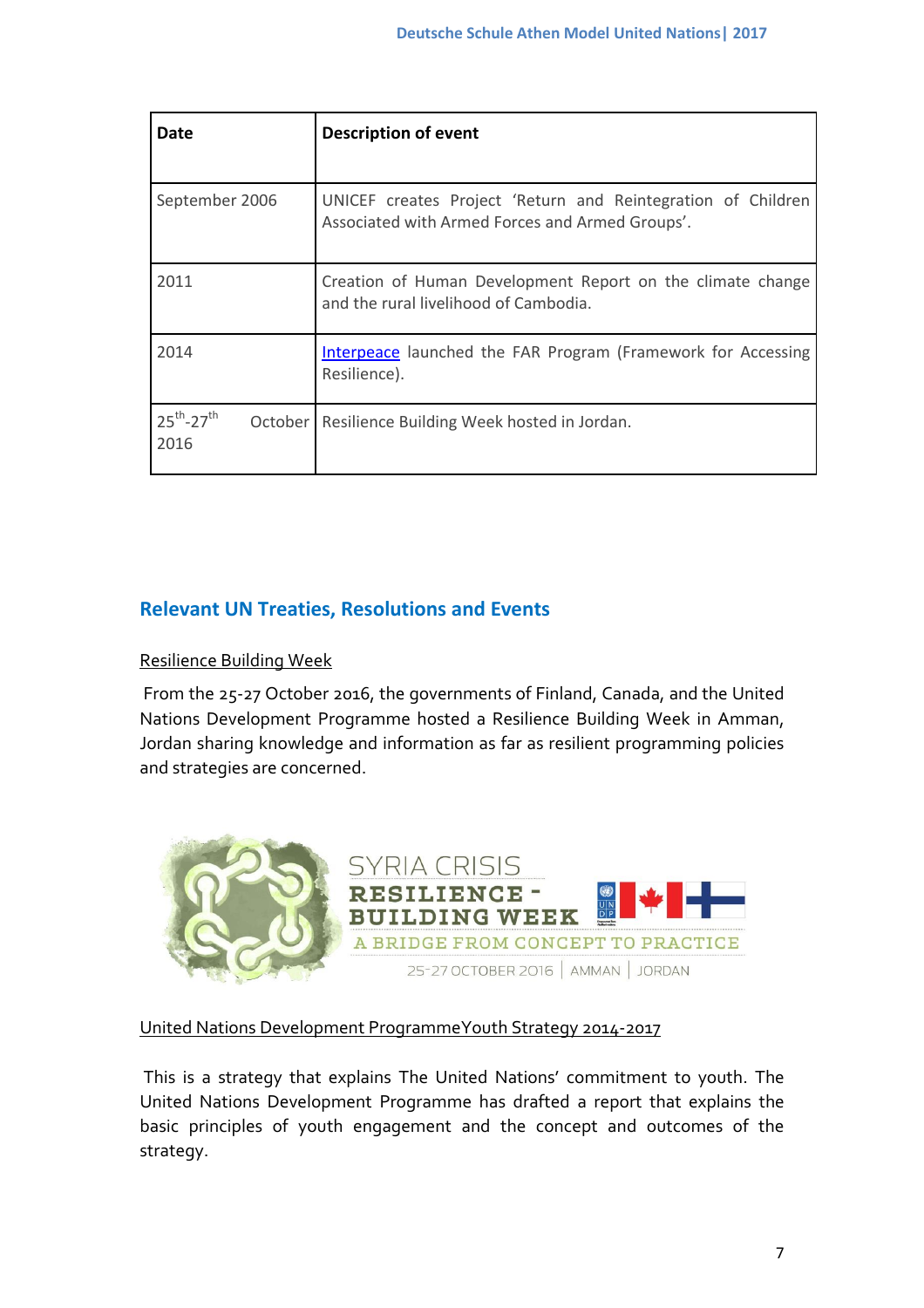# **Possible Solutions**

So as for resilience to be achieved one needs to understand the differences between communities that have endured conflict and the ones that have 'survived' a natural disaster.

 Natural disasters mainly take people by surprise and in most cases, for example in the case of an earthquake, entire livelihoods may be destroyed in a matter of seconds or minutes. These incidents influence the country's young population severely since these persons along with others may lose their family, their home, their fortune and their future in a variety of fields, such as educational and financial.



 Although the result of a community might be extremely similar there is a different approach to it, when it comes to post-conflict communities. Conflict is, in contrast to natural disasters, something most of the time predictable and the process that leads to the aforementioned dreadful results may last for months, even years. Nevertheless, action must be taken after the conflict has ended especially from young people in order to form peaceful and resilient communities.

Resilience can be achieved in multiple ways. In order to mobilize and empower young people as agents of positive change in the society, especially in post-conflict and post-natural disaster contexts, there needs to be a stabilization of livelihoods of young people, so as for social cohesion to be created. Conflict can be prevented by promoting alternative lifestyles and livelihoods to young people, thus avoiding those joining armed groups in desperate attempts of survival. So as for the youth to be able to engage in resilience building, there is the dire need for a relatively stable personal background. Specifically, young people should receive economic and educational reinforcement and in cases where the is no infrastructural background for this the United Nations with the assistance of NGO's would establish the fundamental outline. Should this be put into force, then the society and each community should recognize the efforts of the youth and allow and encourage them to participate in policy and decision-making processes regarding the stabilization of their region and the prospect of building resilience. In addition, young people should be more empowered to participatee in peacebuilding initiatives and should be mobilized to establish and support initiatives with the ultimatum of strengthening their community.

Furthermore, a useful tactic for them to engage in peacemaking processes and not to contribute to violence would be governments offering, with the help of international organizations, awareness and training courses to young people, which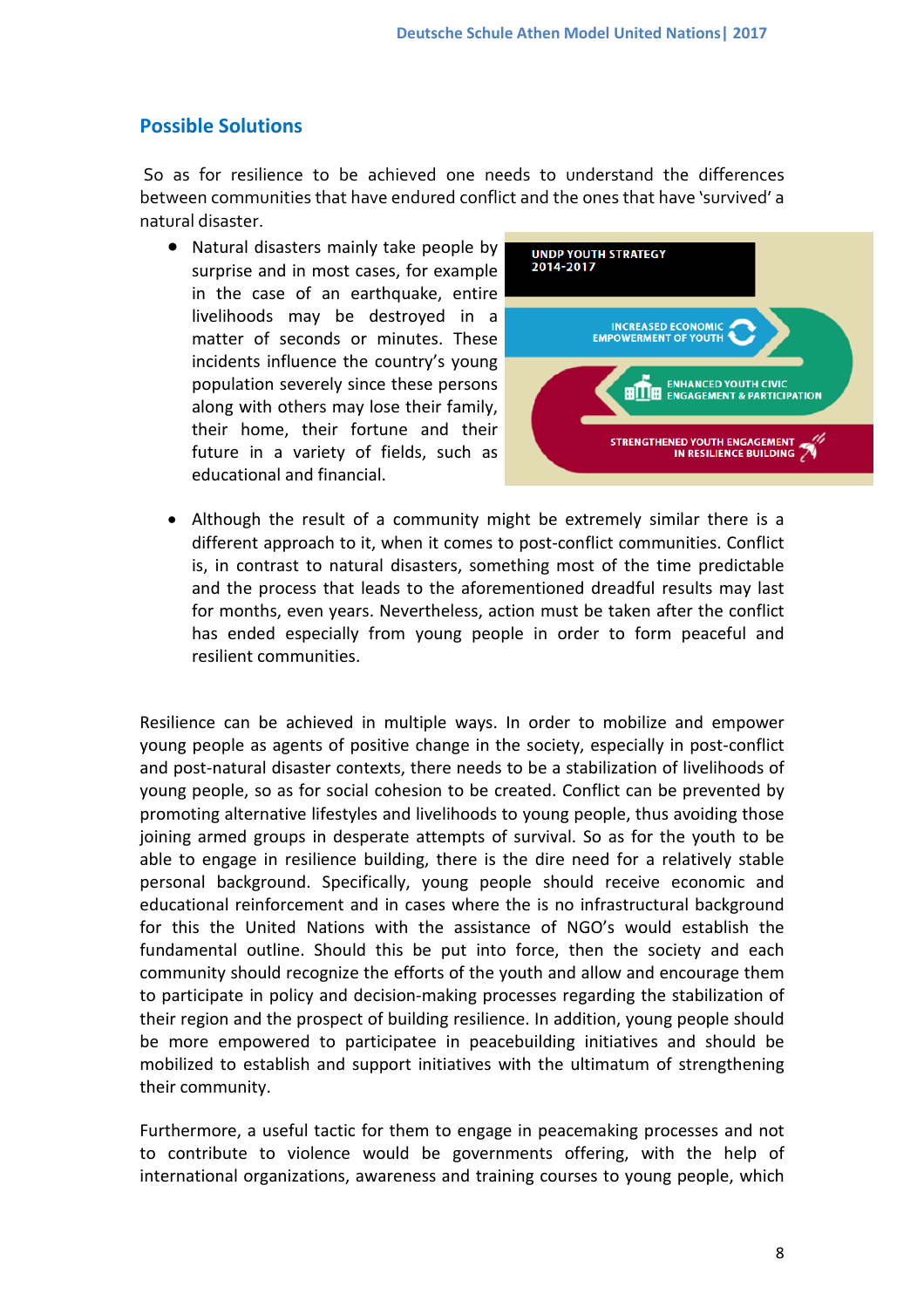will eventually lead to a decrease in the potential of an armed conflict. Another solution would be to analyze and implement strategies regarding contexts of conflict, post-conflict and humanitarian crisis. Concluding, young people have a lot of potential and are capable of building resilience within their communities should they be given the appropriate guidance. Therefore, a solution suitable to the matter would be governments and Non-Governmental Organizations organizing seminars, awareness campaigns, and initiatives in which young people could participate and inform themselves about this topic.



## **Bibliography**

- "Peacebuilding and Resilience: How Society Responds to Violence." *United States Institute of Peace*. N.p., 28 Dec. 2016. Web. 07 July 2017. <https://www.usip.org/publications/2016/10/peacebuilding-and-resiliencehow-society-responds-violence>.
- "United Nations Peacebuilding Support Office." *United Nations*. United Nations, n.d. Web. 07 July 2017. <http://www.un.org/en/peacebuilding/pbso/pbun.shtml>.
- "Human Development Reports." *Building Resilience | Human Development Reports*. N.p., n.d. Web. 07 July 2017. <http://hdr.undp.org/en/content/building-resilience>.
- "Search." *UNDP*. N.p., n.d. Web. 07 July 2017. <http://www.undp.org/content/undp/en/home/search.html?q=resilience%2Bbu ilding>.
- "Nepal: Conflict profile." *Insight on Conflict*. N.p., n.d. Web. 07 July 2017. <https://www.insightonconflict.org/conflicts/nepal/conflict-profile/>.
- "Be the change." *Mercy Corps*. N.p., n.d. Web. 07 July 2017. <https://www.mercycorps.org.uk/?source=us-hp>.
- "25-27 October: Resilience Building Week." *United Nations Development Programme in the Arab States*. N.p., n.d. Web. 07 July 2017. <http://www.arabstates.undp.org/content/rbas/en/home/presscenter/events/201 6/october-/25-27-october--resilience-building-week.html>.